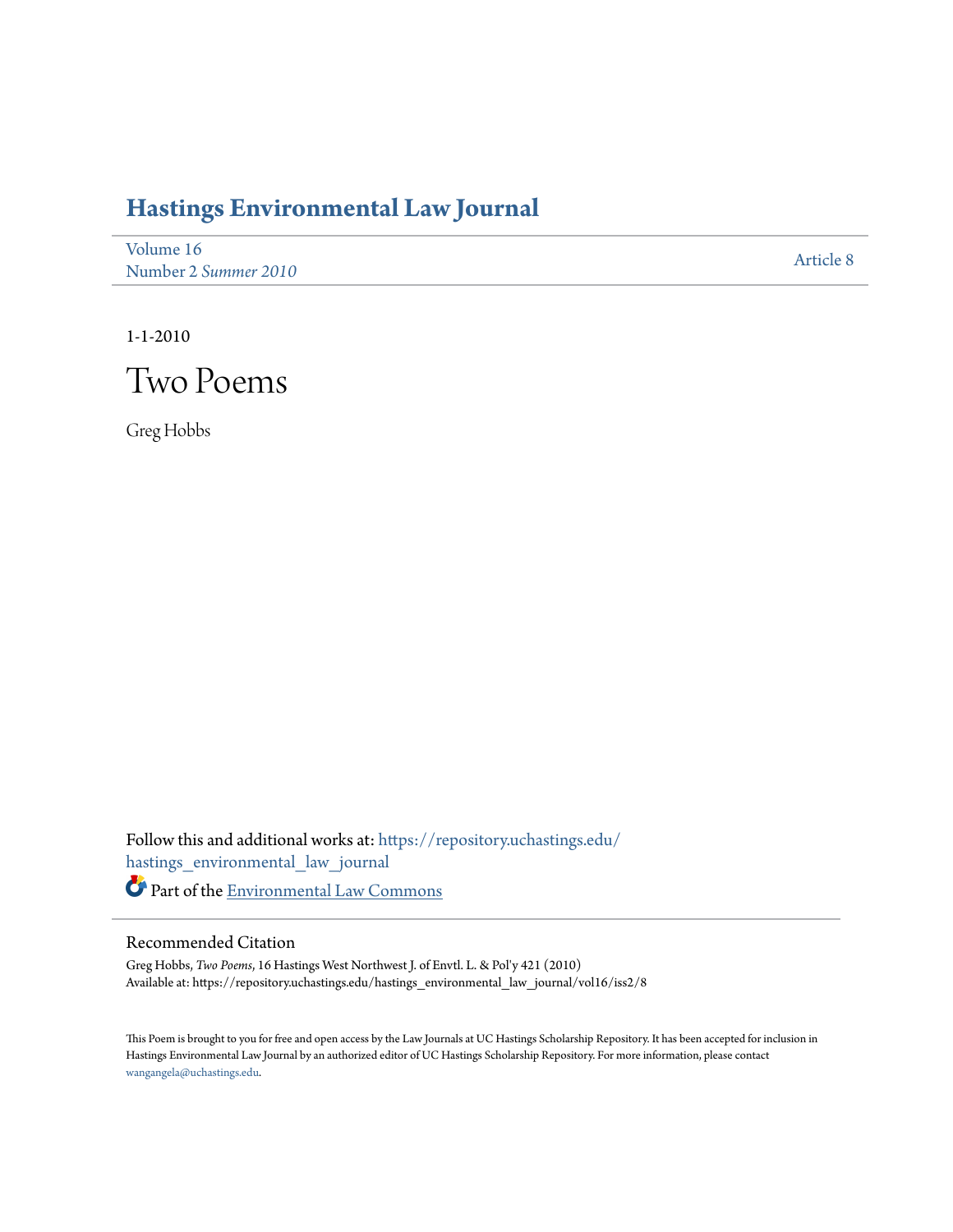## **Mangling the Fruit**

*Greg Hobbs\**

It's not like peeling a fresh carrot in long and easy slices with a specialized instrument, or separating a garlic bulb into multiple cloves with your thumbs, each perfect and ready for pot roast and greens, family dinner and onions.

It's more like a pot luck in a fruit tray, everybody invited. You may choose the more astringent, the acid - the passion fruits, grapefruits, limes and lemons - while your neighbor or other citizen stranger savors peaches or those sweet bing cherries far different from those native sour prairie types. All may vote according to taste, and change their tastes.

But consider handing over the table of The First Amendment to the highest bidder. It's not unlike peeling persimmons with five sets of fingernails tearing the flesh of the fruit for patches of skin.

<sup>\*</sup> Gregory Hobbs is a Justice of the Colorado Supreme Court.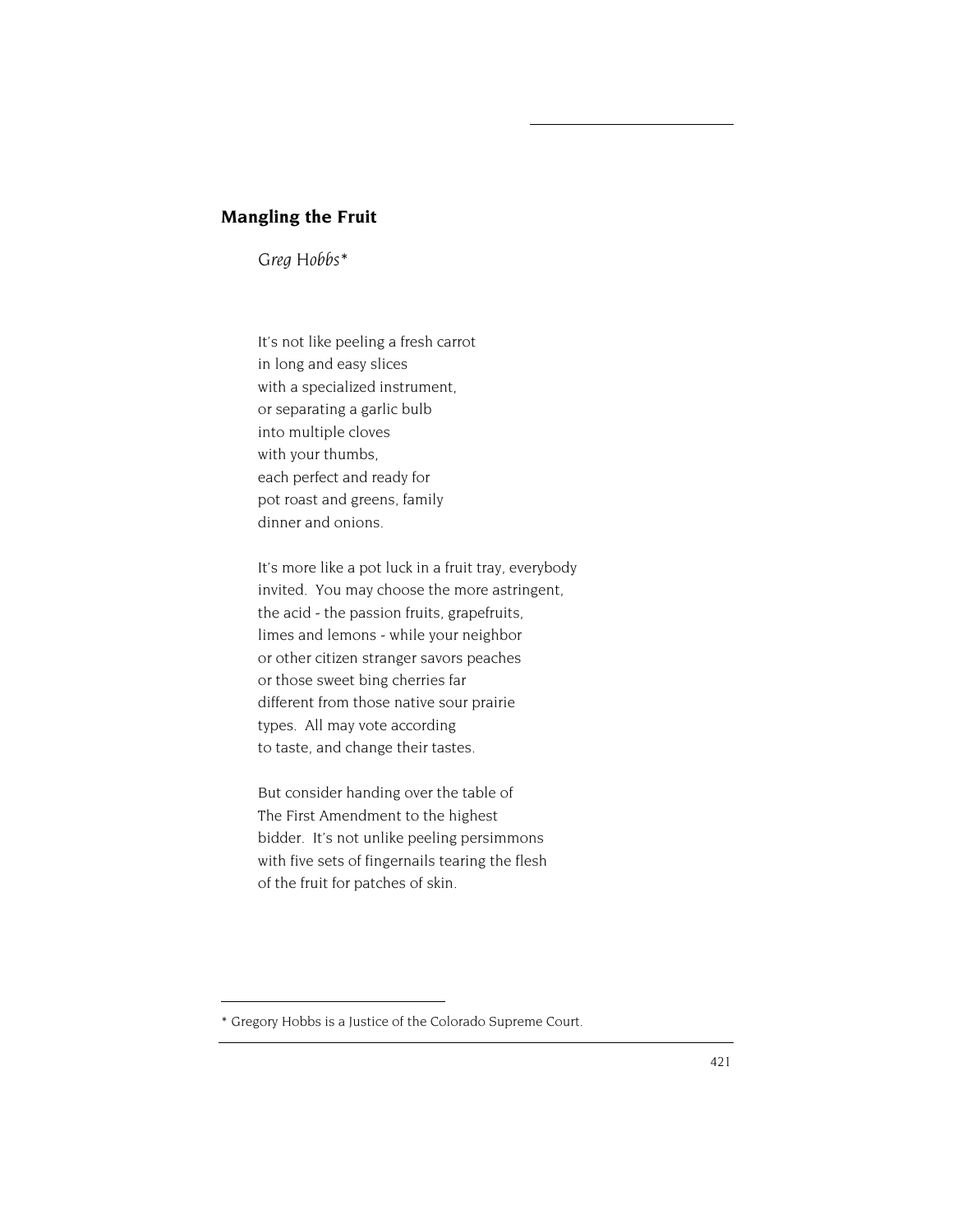## **Westering**

*Greg Hobbs* 

At the jowls of cliffs where the river meets the sea, surf throws punches

At the mouth, within their lips a lake of estuarine waters suspended, tastes both fresh and brine.

Buoy on the eastern shore marks a spit of rocks, splits Phoenician barques

Splinters Roman oars beneath a pinnacle light tossed fishermen yearn to see at night.

Their hearths, their wives running through the splattering storm.

At the prow of the orange-tiled town a stony shut-up castle brown, like a bruised and swollen fist, hammers against the

Moorish blue and blazing whites framed in doorways of a Portuguese sky, a speckled beach, fair and clean of body.

Its wooden sunning deck, shuttered down for the season, less at home than a strutting gull

Scattering crabs, we carry bags of breakfast rolls, sweaters slung about our shoulders.

The four of us, the winter solstice, we have quarreled ourselves here.